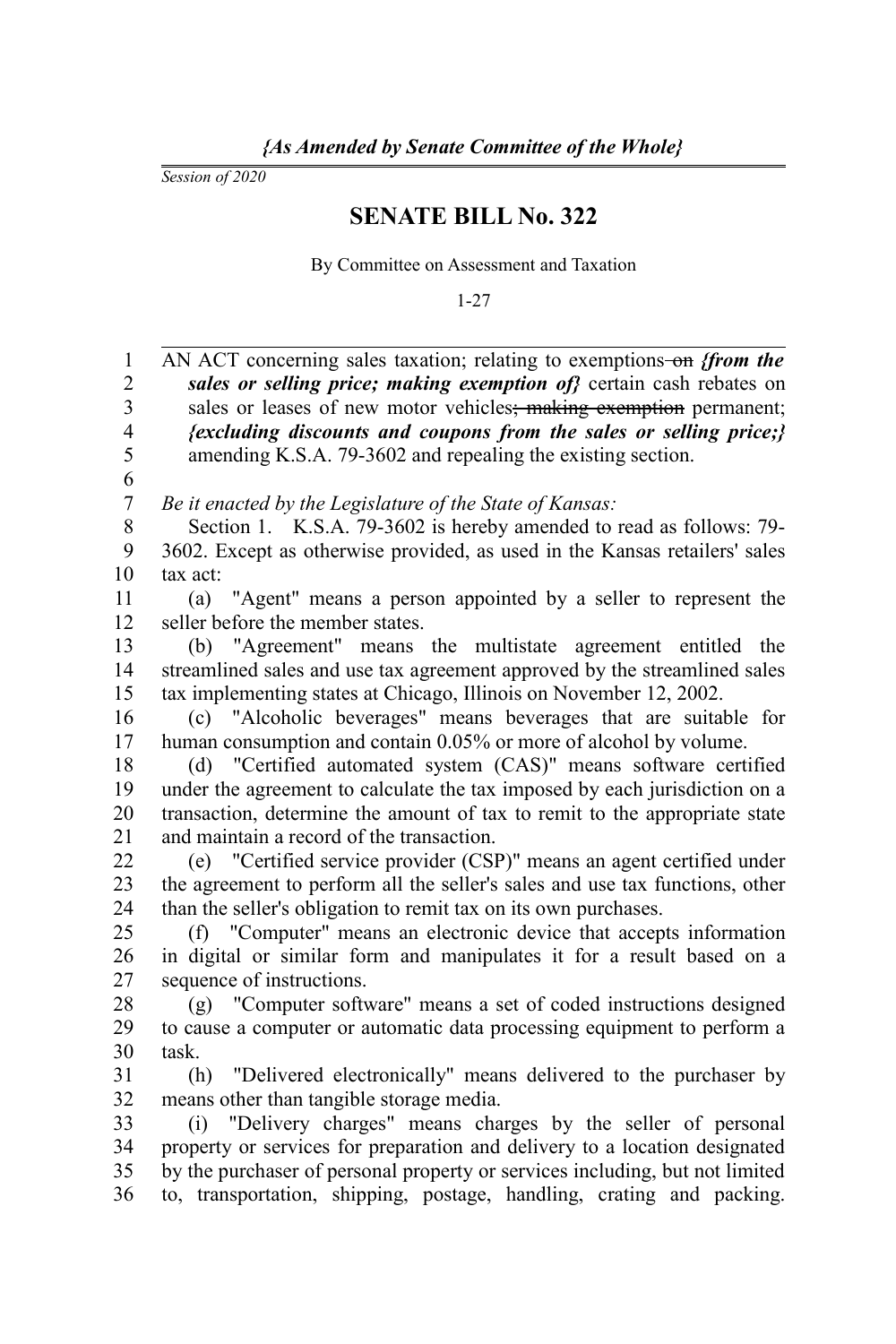Delivery charges shall not include charges for delivery of direct mail if the charges are separately stated on an invoice or similar billing document given to the purchaser. 1 2 3

(j) "Direct mail" means printed material delivered or distributed by United States mail or other delivery services to a mass audience or to addressees on a mailing list provided by the purchaser or at the direction of the purchaser when the cost of the items are not billed directly to the recipients. Direct mail includes tangible personal property supplied directly or indirectly by the purchaser to the direct mail seller for inclusion in the package containing the printed material. Direct mail does not include multiple items of printed material delivered to a single address. 4 5 6 7 8 9 10 11

12

(k) "Director" means the state director of taxation.

(l) "Educational institution" means any nonprofit school, college and university that offers education at a level above the  $12<sup>th</sup>$  grade, and conducts regular classes and courses of study required for accreditation by, or membership in, the higher learning commission, the state board of education, or that otherwise qualify as an "educational institution," as defined by K.S.A. 74-50,103, and amendments thereto. Such phrase shall include: (1) A group of educational institutions that operates exclusively for an educational purpose; (2) nonprofit endowment associations and foundations organized and operated exclusively to receive, hold, invest and administer moneys and property as a permanent fund for the support and sole benefit of an educational institution; (3) nonprofit trusts, foundations and other entities organized and operated principally to hold and own receipts from intercollegiate sporting events and to disburse such receipts, as well as grants and gifts, in the interest of collegiate and intercollegiate athletic programs for the support and sole benefit of an educational institution; and (4) nonprofit trusts, foundations and other entities organized and operated for the primary purpose of encouraging, fostering and conducting scholarly investigations and industrial and other types of research for the support and sole benefit of an educational institution. 13 14 15 16 17 18 19 20 21 22 23 24 25 26 27 28 29 30 31 32

(m) "Electronic" means relating to technology having electrical, digital, magnetic, wireless, optical, electromagnetic or similar capabilities. 33 34

(n) "Food and food ingredients" means substances, whether in liquid, concentrated, solid, frozen, dried or dehydrated form, that are sold for ingestion or chewing by humans and are consumed for their taste or nutritional value. "Food and food ingredients" does not include alcoholic beverages or tobacco. 35 36 37 38 39

(o) "Gross receipts" means the total selling price or the amount received as defined in this act, in money, credits, property or other consideration valued in money from sales at retail within this state; and embraced within the provisions of this act. The taxpayer, may take credit 40 41 42 43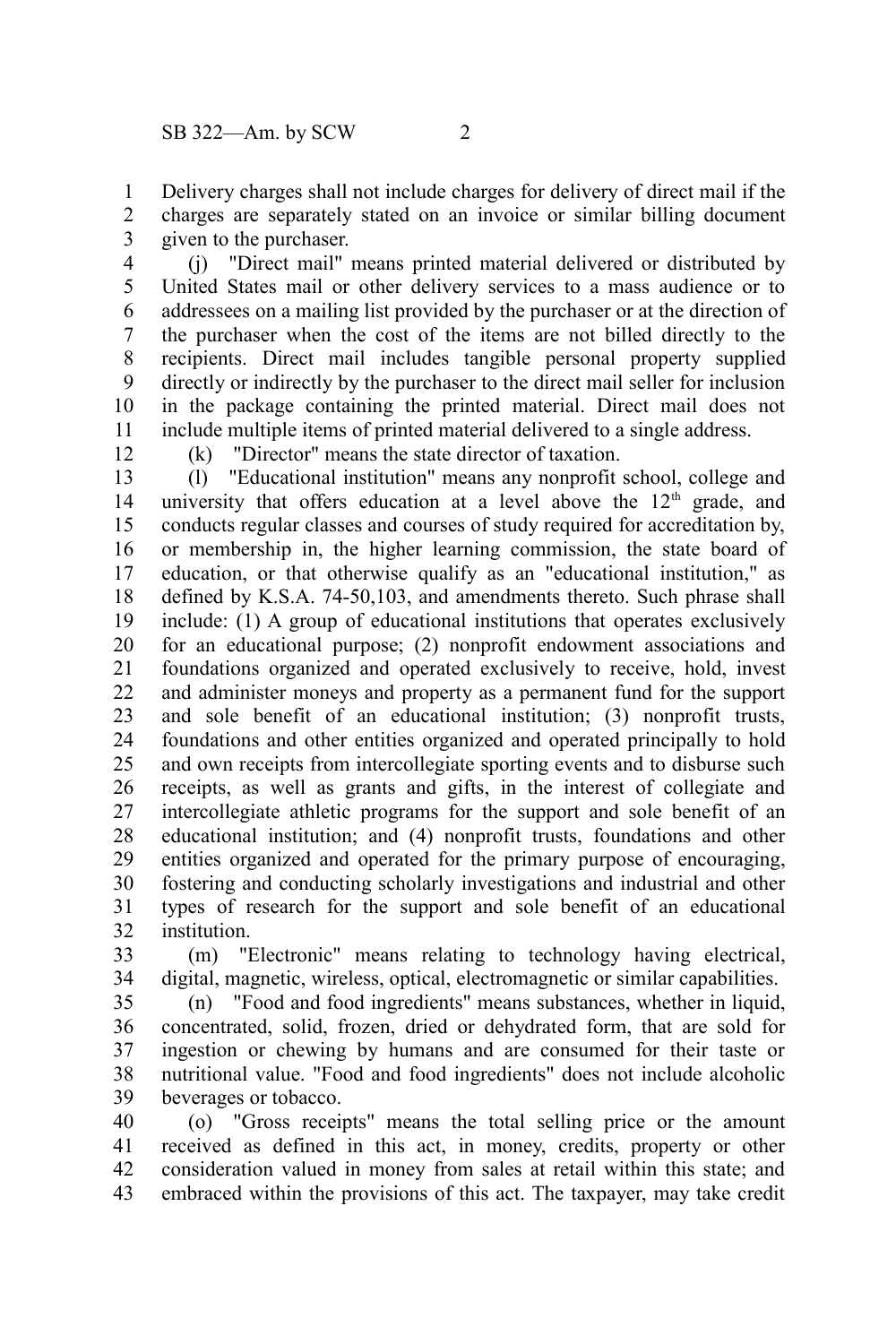in the report of gross receipts for: (1) An amount equal to the selling price of property returned by the purchaser when the full sale price thereof, including the tax collected, is refunded in cash or by credit; and (2) an amount equal to the allowance given for the trade-in of property. 1 2 3 4

(p) "Ingredient or component part" means tangible personal property which *that* is necessary or essential to, and which *that* is actually used in and becomes an integral and material part of tangible personal property or services produced, manufactured or compounded for sale by the producer, manufacturer or compounder in its regular course of business. The following items of tangible personal property are hereby declared to be ingredients or component parts, but the listing of such property shall not be deemed to be exclusive nor shall such listing be construed to be a restriction upon, or an indication of, the type or types of property to be included within the definition of "ingredient or component part" as herein set forth: 5 6 7 8 9 10 11 12 13 14 15

(1) Containers, labels and shipping cases used in the distribution of property produced, manufactured or compounded for sale which *that* are not to be returned to the producer, manufacturer or compounder for reuse. 16 17 18

(2) Containers, labels, shipping cases, paper bags, drinking straws, paper plates, paper cups, twine and wrapping paper used in the distribution and sale of property taxable under the provisions of this act by wholesalers and retailers and which *that* is not to be returned to such wholesaler or retailer for reuse. 19 20 21 22 23

(3) Seeds and seedlings for the production of plants and plant products produced for resale. 24 25

26

(4) Paper and ink used in the publication of newspapers.

(5) Fertilizer used in the production of plants and plant products produced for resale. 27 28

(6) Feed for animals, fowl and aquatic plants and animals, the primary purpose of which is use in agriculture or aquaculture, as defined in K.S.A. 47-1901, and amendments thereto, the production of food for human consumption, the production of animal, dairy, poultry or aquatic plant and animal products, fiber, fur, or the production of offspring for use for any such purpose or purposes. 29 30 31 32 33 34

(q) "Isolated or occasional sale" means the nonrecurring sale of tangible personal property, or services taxable hereunder by a person not engaged at the time of such sale in the business of selling such property or services. Any religious organization which *that* makes a nonrecurring sale of tangible personal property acquired for the purpose of resale shall be deemed to be not engaged at the time of such sale in the business of selling such property. Such term shall include: (1) Any sale by a bank, savings and loan institution, credit union or any finance company licensed under the provisions of the Kansas uniform consumer credit code of tangible 35 36 37 38 39 40 41 42 43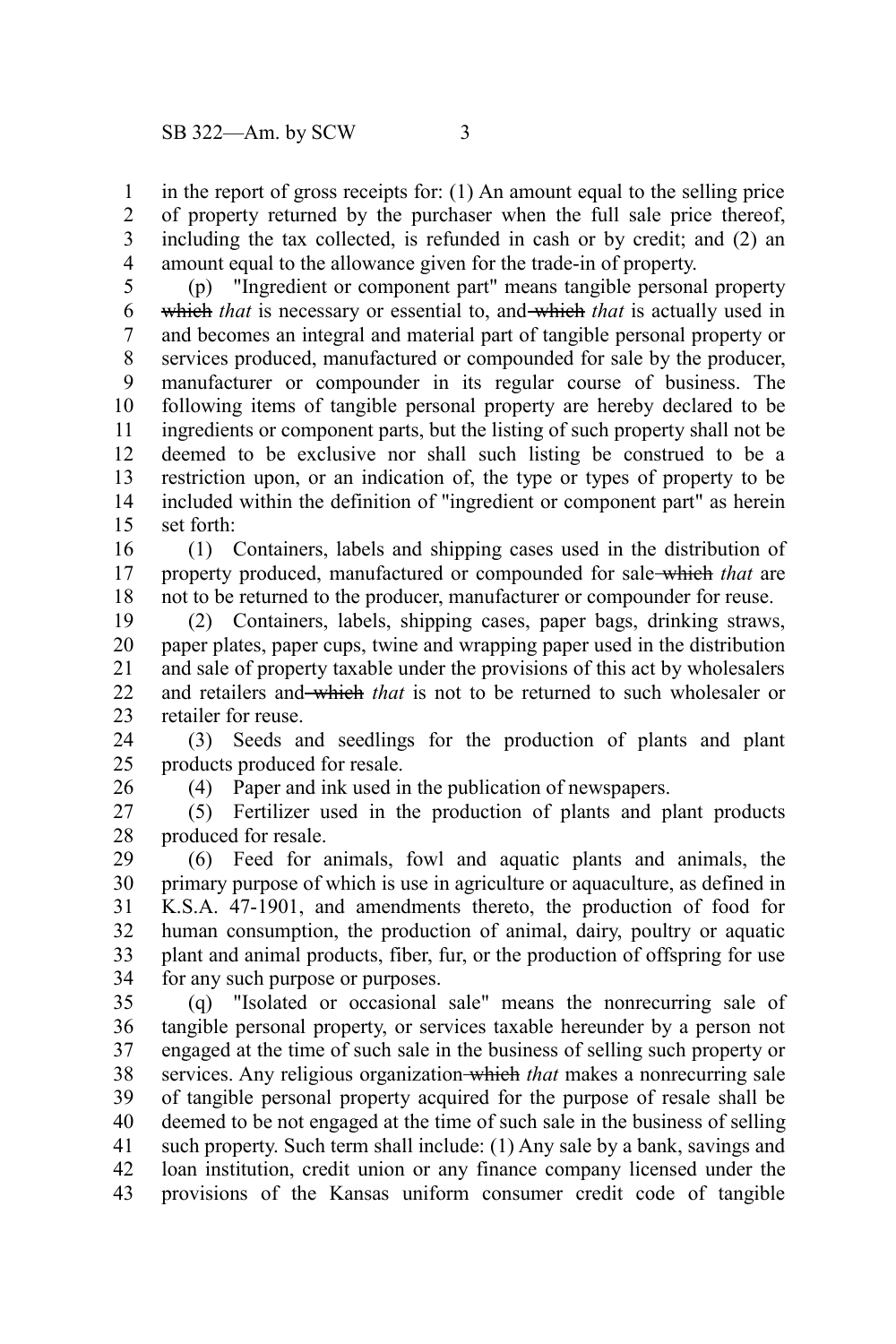personal property which *that* has been repossessed by any such entity; and 1

(2) any sale of tangible personal property made by an auctioneer or agent on behalf of not more than two principals or households if such sale is nonrecurring and any such principal or household is not engaged at the time of such sale in the business of selling tangible personal property. 2 3 4 5

(r) "Lease or rental" means any transfer of possession or control of tangible personal property for a fixed or indeterminate term for consideration. A lease or rental may include future options to purchase or extend. 6 7 8 9

(1) Lease or rental does not include: (A) A transfer of possession or control of property under a security agreement or deferred payment plan that requires the transfer of title upon completion of the required payments; 10 11 12 13

(B) a transfer or possession or control of property under an agreement that requires the transfer of title upon completion of required payments and payment of an option price does not exceed the greater of \$100 or 1% of the total required payments; or 14 15 16 17

(C) providing tangible personal property along with an operator for a fixed or indeterminate period of time. A condition of this exclusion is that the operator is necessary for the equipment to perform as designed. For the purpose of this subsection, an operator must do more than maintain, inspect or set-up the tangible personal property. 18 19 20 21 22

(2) Lease or rental does include agreements covering motor vehicles and trailers where the amount of consideration may be increased or decreased by reference to the amount realized upon sale or disposition of the property as defined in  $26$  U.S.C.  $\frac{87701(h)(1)}{h}$ . 23 24 25 26

(3) This definition shall be used for sales and use tax purposes regardless if a transaction is characterized as a lease or rental under generally accepted accounting principles, the internal revenue code, the uniform commercial code, K.S.A. 84-1-101 et seq., and amendments thereto, or other provisions of federal, state or local law. 27 28 29 30 31

(4) This definition will be applied only prospectively from the effective date of this act and will have no retroactive impact on existing leases or rentals. 32 33 34

(s) "Load and leave" means delivery to the purchaser by use of a tangible storage media where the tangible storage media is not physically transferred to the purchaser. 35 36 37

(t) "Member state" means a state that has entered in the agreement, pursuant to provisions of article VIII of the agreement. 38 39

(u) "Model 1 seller" means a seller that has selected a CSP as its agent to perform all the seller's sales and use tax functions, other than the seller's obligation to remit tax on its own purchases. 40 41 42

(v) "Model 2 seller" means a seller that has selected a CAS to 43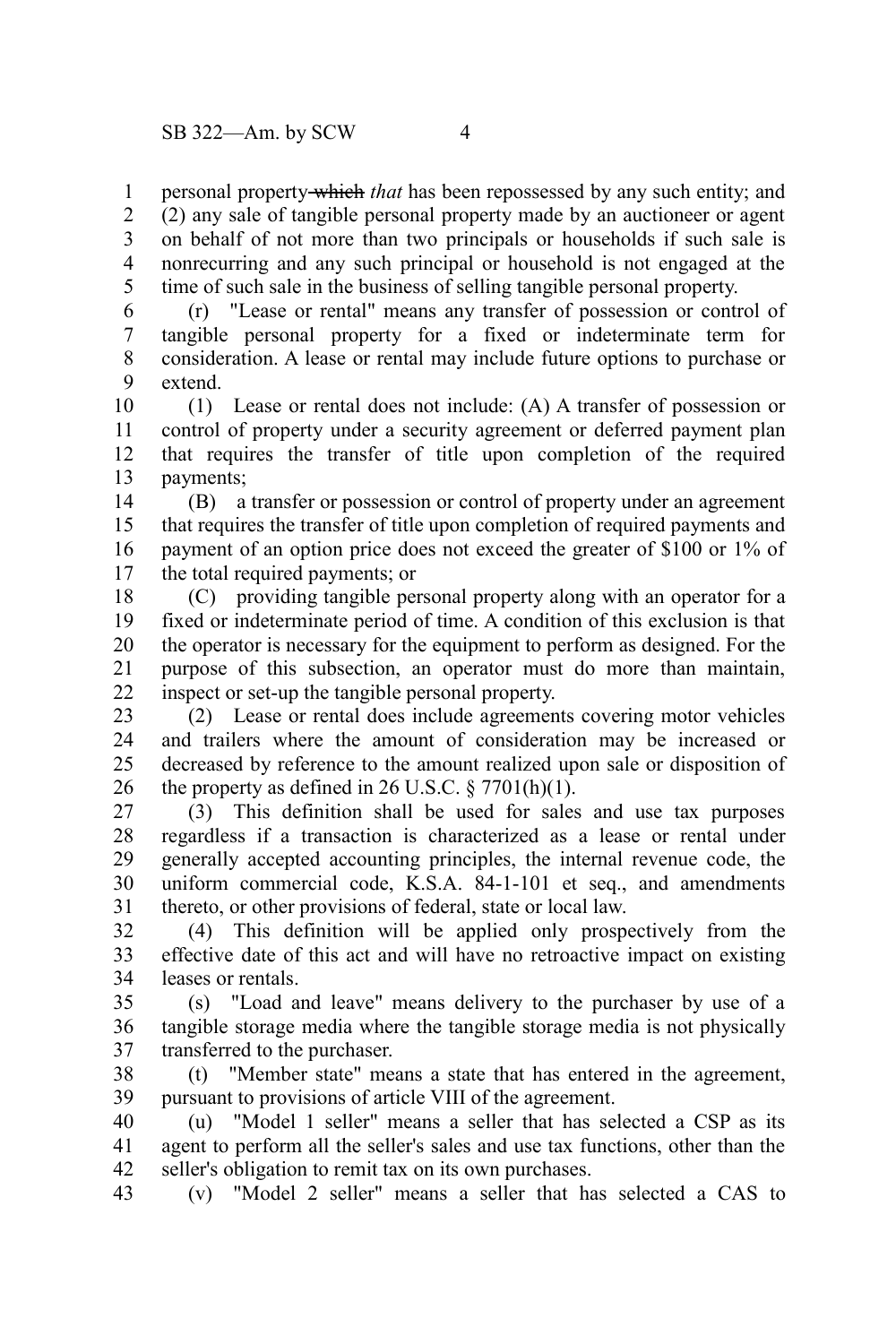perform part of its sales and use tax functions, but retains responsibility for remitting the tax. 1 2

(w) "Model 3 seller" means a seller that has sales in at least five member states, has total annual sales revenue of at least \$500,000,000, has a proprietary system that calculates the amount of tax due each jurisdiction and has entered into a performance agreement with the member states that establishes a tax performance standard for the seller. As used in this subsection a seller includes an affiliated group of sellers using the same proprietary system. 3 4 5 6 7 8 9

(x) "Municipal corporation" means any city incorporated under the laws of Kansas. 10 11

(y) "Nonprofit blood bank" means any nonprofit place, organization, institution or establishment that is operated wholly or in part for the purpose of obtaining, storing, processing, preparing for transfusing, furnishing, donating or distributing human blood or parts or fractions of single blood units or products derived from single blood units, whether or not any remuneration is paid therefor, or whether such procedures are done for direct therapeutic use or for storage for future use of such products. 12 13 14 15 16 17 18

(z) "Persons" means any individual, firm, copartnership, joint adventure, association, corporation, estate or trust, receiver or trustee, or any group or combination acting as a unit, and the plural as well as the singular number; and shall specifically mean any city or other political subdivision of the state of Kansas engaging in a business or providing a service specifically taxable under the provisions of this act. 19 20 21 22 23 24

(aa) "Political subdivision" means any municipality, agency or subdivision of the state<del>-which</del> *that* is, or shall hereafter be, authorized to levy taxes upon tangible property within the state or which *that* certifies a levy to a municipality, agency or subdivision of the state which *that* is, or shall hereafter be, authorized to levy taxes upon tangible property within the state. Such term also shall include any public building commission, housing, airport, port, metropolitan transit or similar authority established pursuant to law and the horsethief reservoir benefit district established pursuant to K.S.A. 82a-2201, and amendments thereto. 25 26 27 28 29 30 31 32 33

(bb) "Prescription" means an order, formula or recipe issued in any form of oral, written, electronic or other means of transmission by a duly licensed practitioner authorized by the laws of this state. 34 35 36

(cc) "Prewritten computer software" means computer software, including prewritten upgrades, which *that* is not designed and developed by the author or other creator to the specifications of a specific purchaser. The combining of two or more prewritten computer software programs or prewritten portions thereof does not cause the combination to be other than prewritten computer software. Prewritten computer software includes software designed and developed by the author or other creator to the 37 38 39 40 41 42 43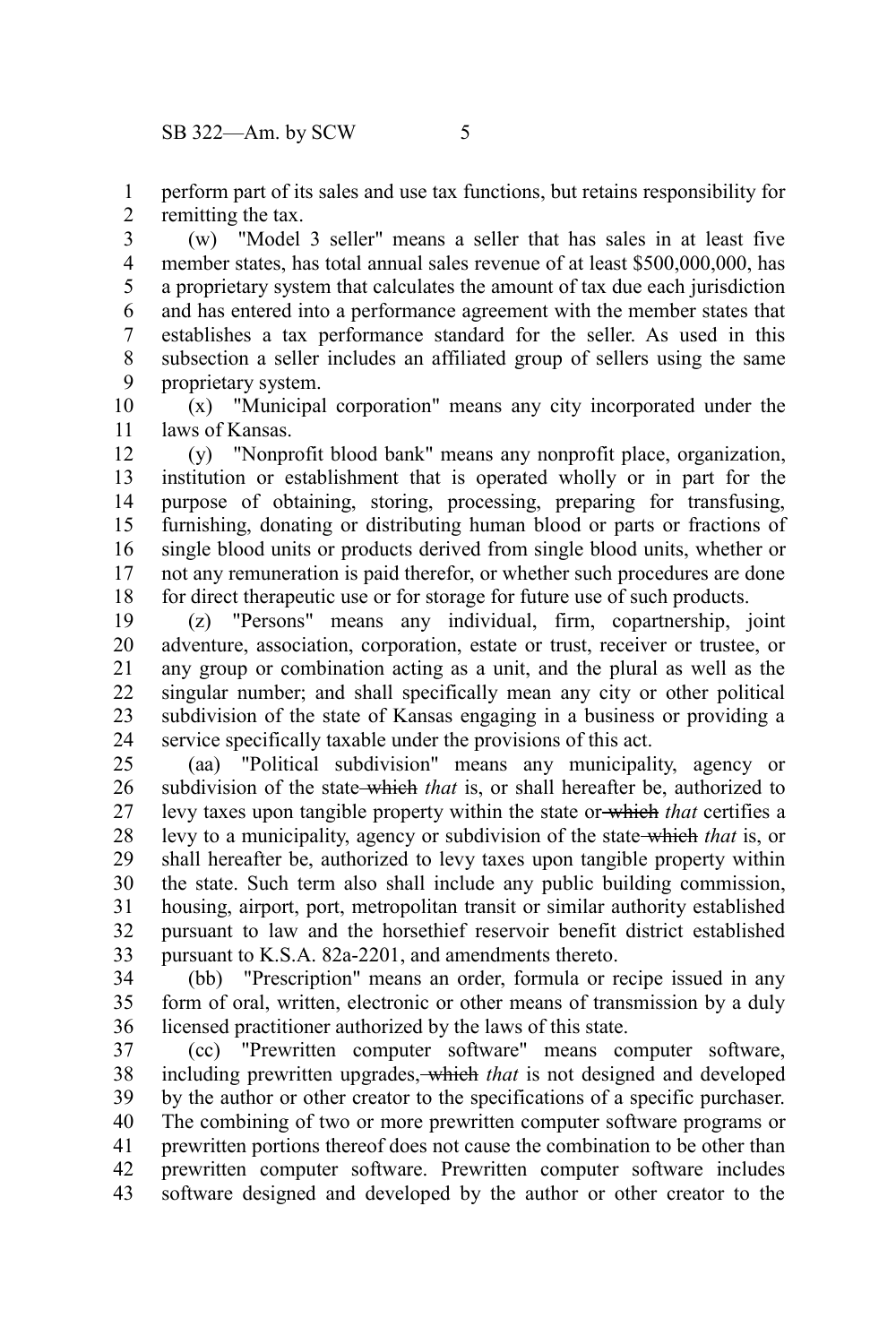specifications of a specific purchaser when it is sold to a person other than 1

the purchaser. Where a person modifies or enhances computer software of which the person is not the author or creator, the person shall be deemed to be the author or creator only of such person's modifications or enhancements. Prewritten computer software or a prewritten portion thereof that is modified or enhanced to any degree, where such modification or enhancement is designed and developed to the specifications of a specific purchaser, remains prewritten computer software, except that where there is a reasonable, separately stated charge or an invoice or other statement of the price given to the purchaser for such modification or enhancement, such modification or enhancement shall not constitute prewritten computer software. 2 3 4 5 6 7 8 9 10 11 12

(dd) "Property which is consumed" means tangible personal property which *that* is essential or necessary to and which *that* is used in the actual process of and consumed, depleted or dissipated within one year in: (1) The production, manufacture, processing, mining, drilling, refining or compounding of tangible personal property; (2) the providing of services; (3) the irrigation of crops, for sale in the regular course of business; or (4) the storage or processing of grain by a public grain warehouse or other grain storage facility, and which is not reusable for such purpose. The following is a listing of tangible personal property, included by way of illustration but not of limitation, which *that* qualifies as property-which *that* is consumed: 13 14 15 16 17 18 19 20 21 22 23

(A) Insecticides, herbicides, germicides, pesticides, fungicides, fumigants, antibiotics, biologicals, pharmaceuticals, vitamins and chemicals for use in commercial or agricultural production, processing or storage of fruit, vegetables, feeds, seeds, grains, animals or animal products whether fed, injected, applied, combined with or otherwise used; 24 25 26 27 28 29

(B) electricity, gas and water; and

(C) petroleum products, lubricants, chemicals, solvents, reagents and catalysts. 30 31

(ee) "Purchase price" applies to the measure subject to use tax and has the same meaning as sales price. 32 33

(ff) "Purchaser" means a person to whom a sale of personal property is made or to whom a service is furnished. 34 35

(gg) "Quasi-municipal corporation" means any county, township, school district, drainage district or any other governmental subdivision in the state of Kansas having authority to receive or hold moneys or funds. 36 37 38

(hh) "Registered under this agreement" means registration by a seller with the member states under the central registration system provided in article IV of the agreement. 39 40 41

(ii) "Retailer" means a seller regularly engaged in the business of selling, leasing or renting tangible personal property at retail or furnishing 42 43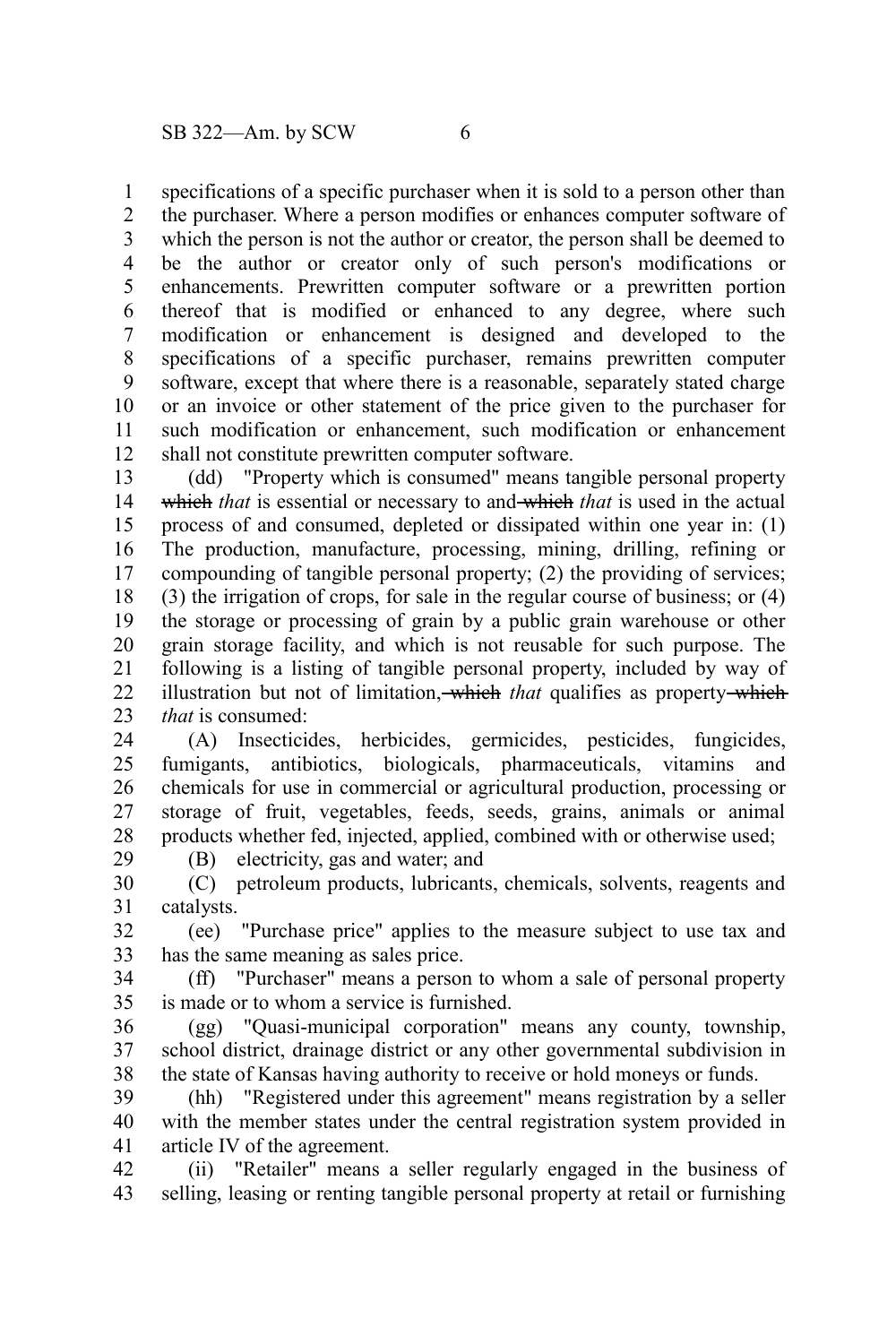electrical energy, gas, water, services or entertainment, and selling only to the user or consumer and not for resale. 1  $\mathfrak{D}$ 

(ii) "Retail sale" or "sale at retail" means any sale, lease or rental for any purpose other than for resale, sublease or subrent. 3 4

(kk) "Sale" or "sales" means the exchange of tangible personal property, as well as the sale thereof for money, and every transaction, conditional or otherwise, for a consideration, constituting a sale, including the sale or furnishing of electrical energy, gas, water, services or entertainment taxable under the terms of this act and including, except as provided in the following provision, the sale of the use of tangible personal property by way of a lease, license to use or the rental thereof regardless of the method by which the title, possession or right to use the tangible personal property is transferred. The term "sale" or "sales" shall not mean the sale of the use of any tangible personal property used as a dwelling by way of a lease or rental thereof for a term of more than 28 consecutive days. 5 6 7 8 9 10 11 12 13 14 15 16

(ll) (1) "Sales or selling price" applies to the measure subject to sales tax and means the total amount of consideration, including cash, credit, property and services, for which personal property or services are sold, leased or rented, valued in money, whether received in money or otherwise, without any deduction for the following: 17 18 19 20 21

 $22$ 

(A) The seller's cost of the property sold;

(B) the cost of materials used, labor or service cost, interest, losses, all costs of transportation to the seller, all taxes imposed on the seller and any other expense of the seller; 23 24 25

(C) charges by the seller for any services necessary to complete the sale, other than delivery and installation charges; 26 27

28 29

(E) installation charges.

(D) delivery charges; and

(2) "Sales or selling price" includes consideration received by the seller from third parties if: 30 31

(A) The seller actually receives consideration from a party other than the purchaser and the consideration is directly related to a price reduction or discount on the sale; 32 33 34

(B) the seller has an obligation to pass the price reduction or discount through to the purchaser; 35 36

(C) the amount of the consideration attributable to the sale is fixed and determinable by the seller at the time of the sale of the item to the purchaser; and 37 38 39

40

(D) one of the following criteria is met:

(i) The purchaser presents a coupon, certificate or other documentation to the seller to claim a price reduction or discount where the coupon, certificate or documentation is authorized, distributed or 41 42 43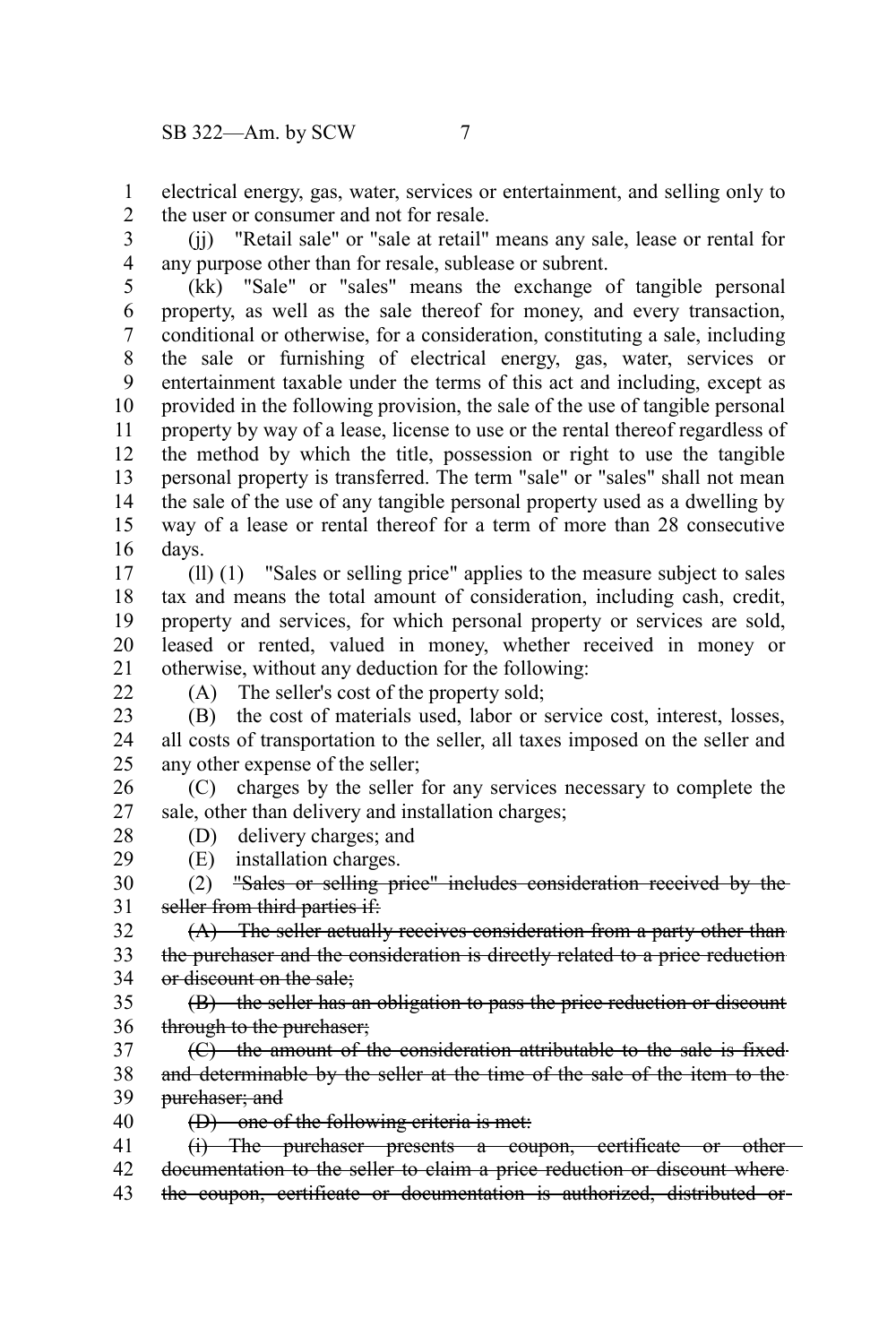granted by a third party with the understanding that the third party will 1

reimburse any seller to whom the coupon, certificate or documentation is presented; 2 3

(ii) the purchaser identifies to the seller that the purchaser is a member of a group or organization entitled to a price reduction ordiscount. A preferred customer card that is available to any patron does not constitute membership in such a group; or 4 5 6 7

(iii) the price reduction or discount is identified as a third party price reduction or discount on the invoice received by the purchaser or on a coupon, certificate or other documentation presented by the purchaser. 8 9 10

11

 $(3)$  "Sales or selling price" shall not include:

(A) Discounts, including cash, term or coupons—that are notreimbursed by a third party that are allowed by a seller and taken by a purchaser on a sale; 12 13 14

(B) interest, financing and carrying charges from credit extended on the sale of personal property or services, if the amount is separately stated on the invoice, bill of sale or similar document given to the purchaser; 15 16 17

(C) any taxes legally imposed directly on the consumer that are separately stated on the invoice, bill of sale or similar document given to the purchaser; 18 19 20

(D) the amount equal to the allowance given for the trade-in of property, if separately stated on the invoice, billing or similar document given to the purchaser; and 21 22 23

 $(E)$  commencing on July 1, 2018, and ending on June 30, 2021, cash rebates granted by a manufacturer to a purchaser or lessee of a new motor vehicle if paid directly to the retailer as a result of the original sale. 24 25 26

(mm) "Seller" means a person making sales, leases or rentals of personal property or services. 27 28

(nn) "Service" means those services described in and taxed under the provisions of K.S.A. 79-3603, and amendments thereto. 29 30

(oo) "Sourcing rules" means the rules set forth in K.S.A. 79-3670 through 79-3673, K.S.A. 12-191 and 12-191a, and amendments thereto, which *that* shall apply to identify and determine the state and local taxing jurisdiction sales or use taxes to pay, or collect and remit on a particular retail sale. 31 32 33 34 35

(pp) "Tangible personal property" means personal property that can be seen, weighed, measured, felt or touched, or that is in any other manner perceptible to the senses. Tangible personal property includes electricity, water, gas, steam and prewritten computer software. 36 37 38 39

(qq) "Taxpayer" means any person obligated to account to the director for taxes collected under the terms of this act. 40 41

(rr) "Tobacco" means cigarettes, cigars, chewing or pipe tobacco or any other item that contains tobacco. 42 43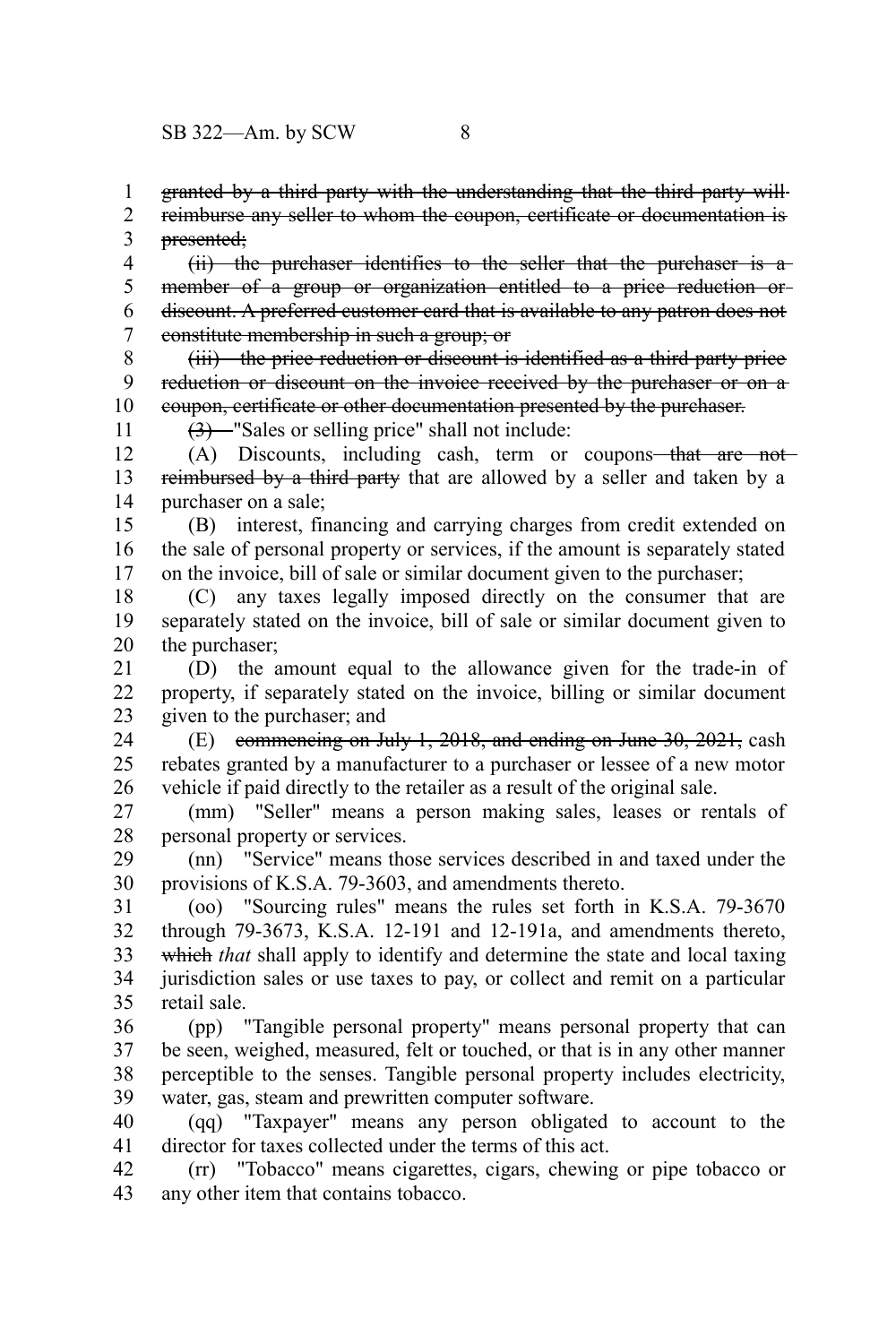(ss) "Entity-based exemption" means an exemption based on who purchases the product or who sells the product. An exemption that is available to all individuals shall not be considered an entity-based exemption. 1 2 3 4

(tt) "Over-the-counter drug" means a drug that contains a label that identifies the product as a drug as required by 21 C.F.R. § 201.66. The over-the-counter drug label includes: (1) A drug facts panel; or (2) a statement of the active ingredients with a list of those ingredients contained in the compound, substance or preparation. Over-the-counter drugs do not include grooming and hygiene products such as soaps, cleaning solutions, shampoo, toothpaste, antiperspirants and sun tan lotions and screens. 5 6 7 8 9 10 11 12

(uu) "Ancillary services" means services that are associated with or incidental to the provision of telecommunications services, including, but not limited to, detailed telecommunications billing, directory assistance, vertical service and voice mail services. 13 14 15 16

(vv) "Conference bridging service" means an ancillary service that links two or more participants of an audio or video conference call and may include the provision of a telephone number. Conference bridging service does not include the telecommunications services used to reach the conference bridge. 17 18 19 20 21

(ww) "Detailed telecommunications billing service" means an ancillary service of separately stating information pertaining to individual calls on a customer's billing statement.  $22$ 23 24

(xx) "Directory assistance" means an ancillary service of providing telephone number information or address information, or both.  $25$ 26

(yy) "Vertical service" means an ancillary service that is offered in connection with one or more telecommunications services, which *that* offers advanced calling features that allow customers to identify callers and to manage multiple calls and call connections, including conference bridging services. 27 28 29 30 31

(zz) "Voice mail service" means an ancillary service that enables the customer to store, send or receive recorded messages. Voice mail service does not include any vertical services that the customer may be required to have in order to utilize the voice mail service. 32 33 34 35

(aaa) "Telecommunications service" means the electronic transmission, conveyance or routing of voice, data, audio, video or any other information or signals to a point, or between or among points. The term telecommunications service includes such transmission, conveyance or routing in which computer processing applications are used to act on the form, code or protocol of the content for purposes of transmissions, conveyance or routing without regard to whether such service is referred to as voice over internet protocol services or is classified by the federal 36 37 38 39 40 41 42 43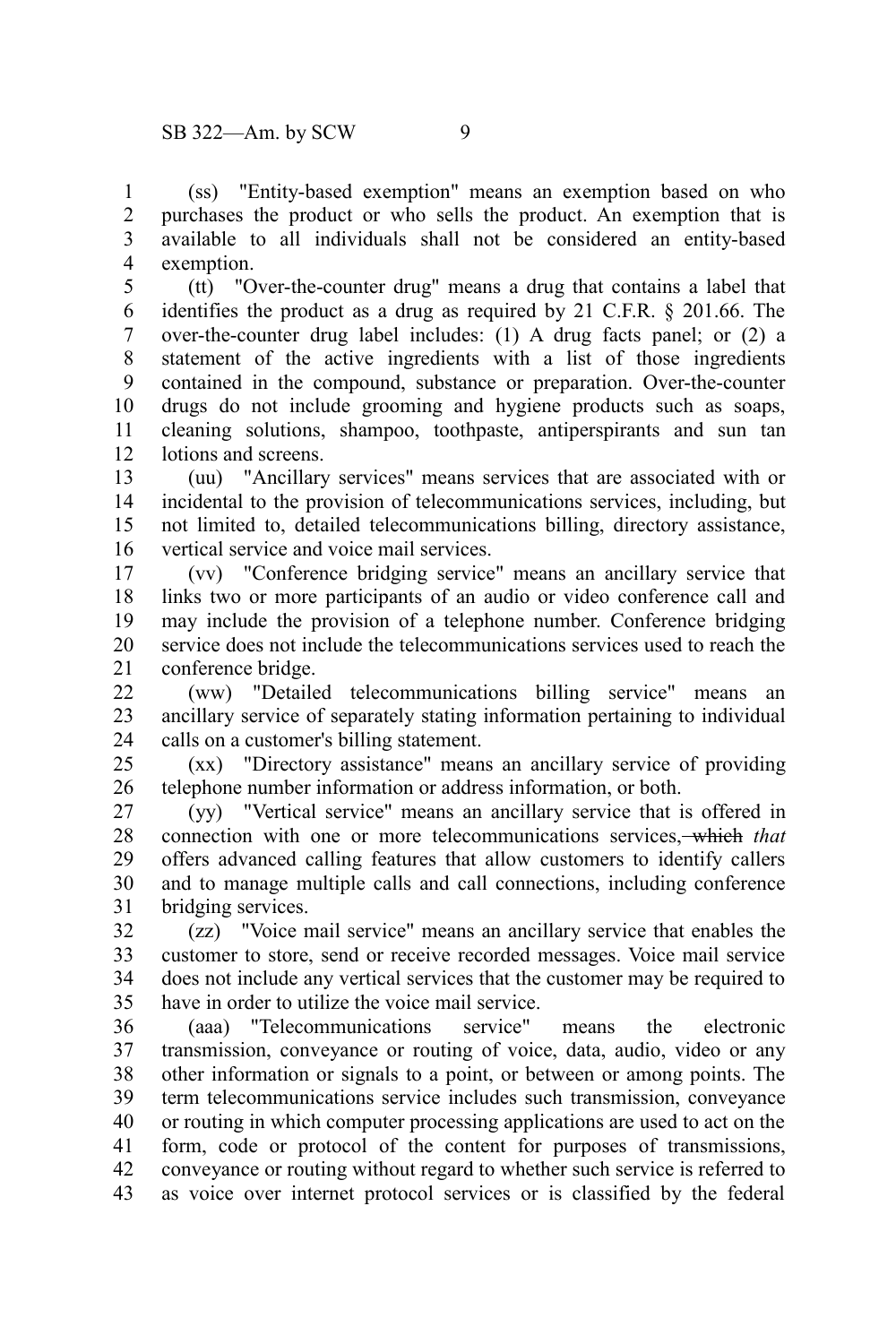communications commission as enhanced or value added. Telecommunications service does not include:

(1) Data processing and information services that allow data to be generated, acquired, stored, processed or retrieved and delivered by an electronic transmission to a purchaser where such purchaser's primary purpose for the underlying transaction is the processed data or information; 3 4 5 6 7

(2) installation or maintenance of wiring or equipment on a customer's premises; 8 9

(3) tangible personal property; 10

(4) advertising, including, but not limited to, directory advertising; 11

(5) billing and collection services provided to third parties;

12 13

1  $\mathcal{L}$ 

(6) internet access service;

(7) radio and television audio and video programming services, regardless of the medium, including the furnishing of transmission, conveyance and routing of such services by the programming service provider. Radio and television audio and video programming services shall include, but not be limited to, cable service as defined in 47 U.S.C. § 522(6) and audio and video programming services delivered by commercial mobile radio service providers, as defined in 47 C.F.R. § 20.3; (8) ancillary services; or 14 15 16 17 18 19 20

21

(9) digital products delivered electronically, including, but not limited to, software, music, video, reading materials or ring tones.  $22$ 23

(bbb) "800 service" means a telecommunications service that allows a caller to dial a toll-free number without incurring a charge for the call. The service is typically marketed under the name 800, 855, 866, 877 and 888 toll-free calling, and any subsequent numbers designated by the federal communications commission. 24 25 26 27 28

(ccc) "900 service" means an inbound toll telecommunications service purchased by a subscriber that allows the subscriber's customers to call in to the subscriber's prerecorded announcement or live service. 900 service does not include the charge for collection services provided by the seller of the telecommunications services to the subscriber, or service or product sold by the subscriber to the subscriber's customer. The service is typically marketed under the name 900 service, and any subsequent numbers designated by the federal communications commission. 29 30 31 32 33 34 35 36

(ddd) "Value-added non-voice data service" means a service that otherwise meets the definition of telecommunications services in which computer processing applications are used to act on the form, content, code or protocol of the information or data primarily for a purpose other than transmission, conveyance or routing. 37 38 39 40 41

(eee) "International" means a telecommunications service that originates or terminates in the United States and terminates or originates 42 43